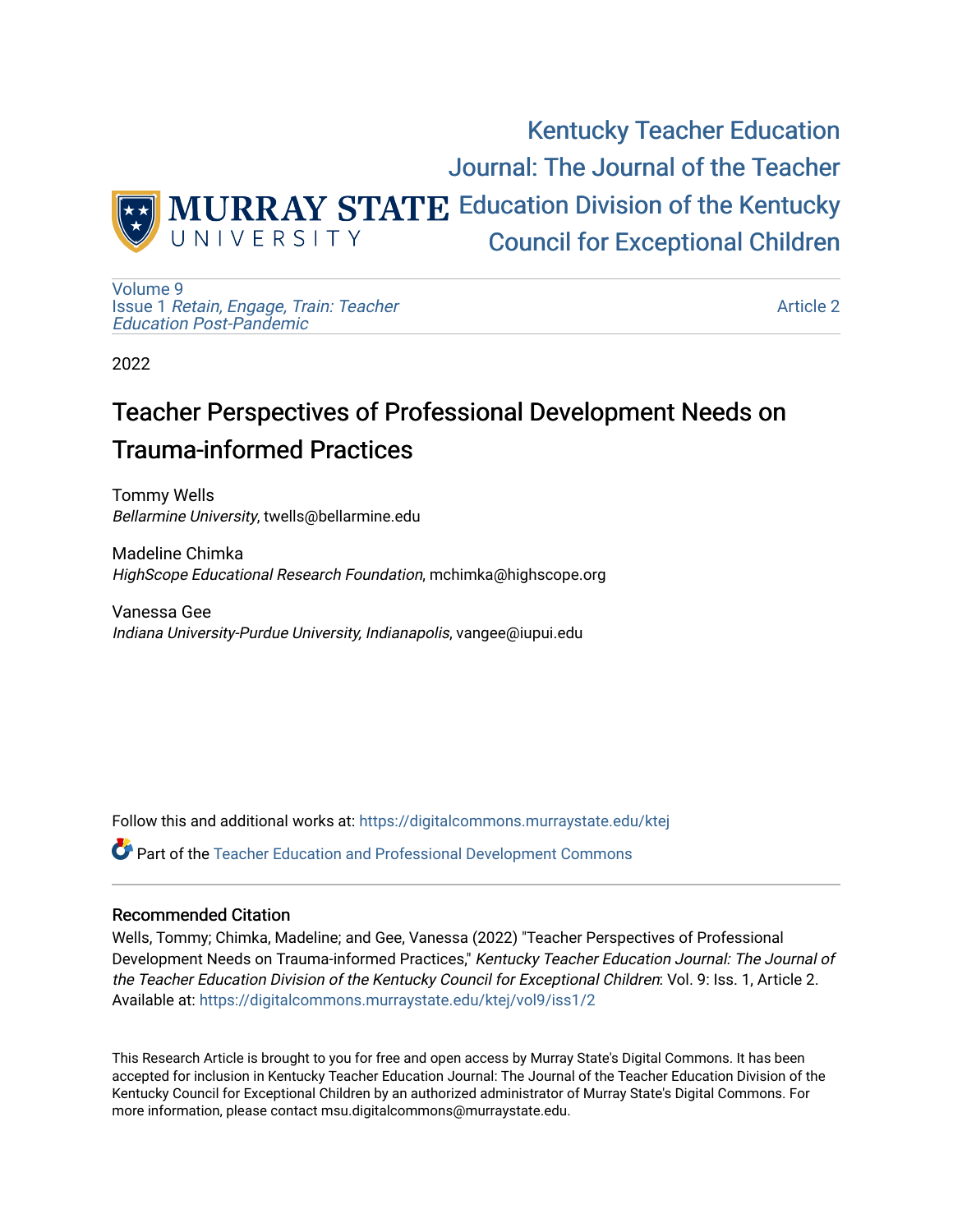## Teacher Perspectives of Professional Development Needs on Trauma-informed **Practices**

#### Abstract

Trauma-informed approaches and practices are becoming increasingly more common in schools. The lack of standardized content of trauma-informed practices presents challenges for schools and school districts on deciding both what content to provide and how to provide it. This study reviews the Culturally Responsive, Trauma-informed Educator Identity framework, as well as a framework for effective professional development, by surveying in-service teachers enrolled in a master's program on traumainformed practices who describe their professional development needs.

#### Keywords

trauma-informed practices, professional development

This research article is available in Kentucky Teacher Education Journal: The Journal of the Teacher Education Division of the Kentucky Council for Exceptional Children: <https://digitalcommons.murraystate.edu/ktej/vol9/iss1/2>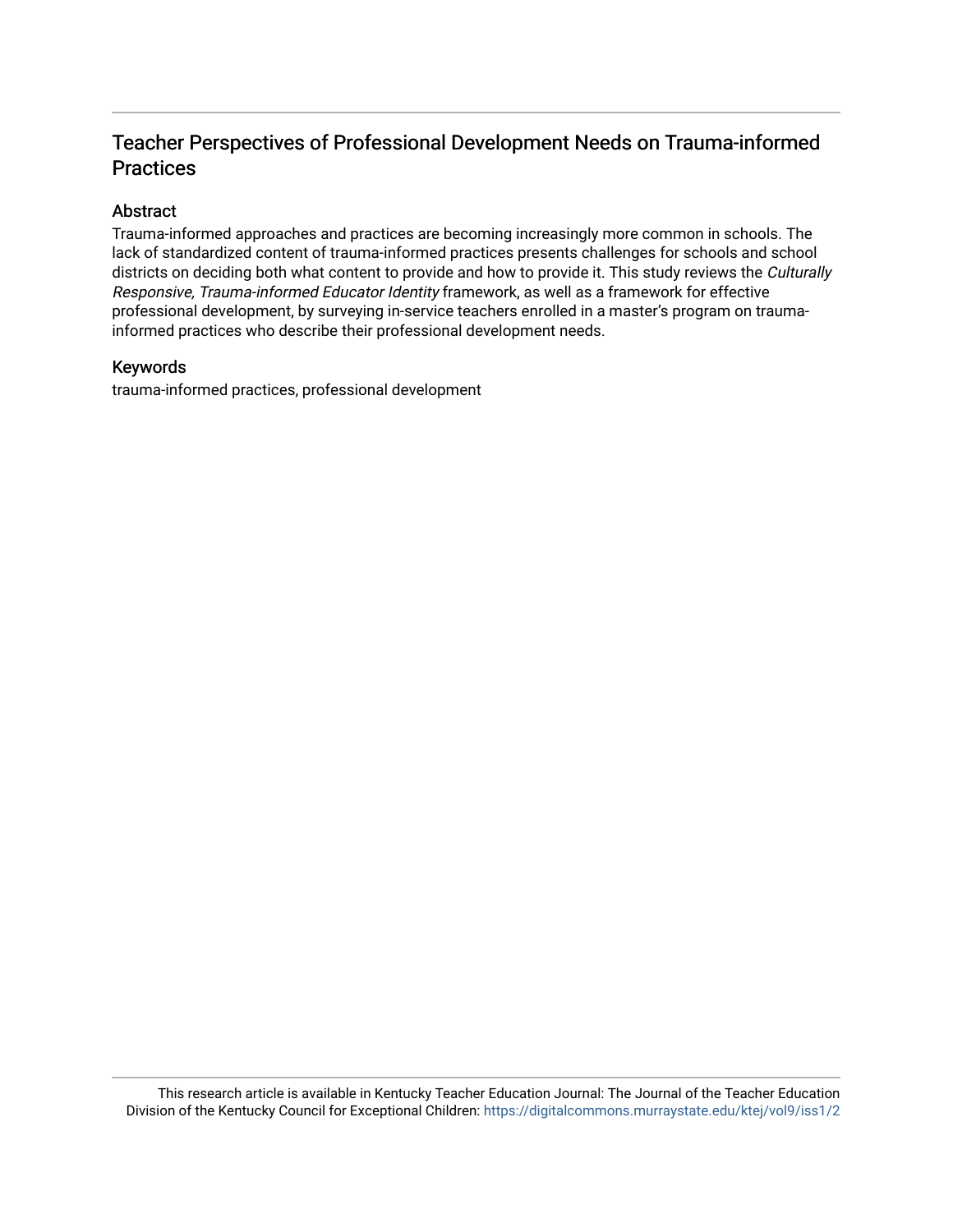Trauma-informed approaches and practices have grown in momentum in schools and school districts (Cole et al., 2013; Avery et al., 2021) to address the social, emotional, cognitive, and brain development issues that students can experience as a result from exposure to trauma (Raby et al., 2019; Thomas et al., 2019). For example, self-regulation and executive functioning can be adversely impacted, with challenges in identifying and regulating emotional states, as well as interpreting cues (Blaustein & Kinniburgh, 2019). Furthermore, trauma can result in challenges with language development, problem solving, sustained attention, and abstract reasoning (2019). Through employing trauma-informed practices, educators can help support students who have experienced trauma (Wiest-Stevenson & Lee, 2016). For example, in building relationships, educators can express care and expand opportunities for their students (Sethi & Scales, 2020); moreover, certain personnel, such as the school counselor, can attend to the social/emotional development challenges that are caused by trauma (American School Counselor Association, 2016). The support that schools can provide have been magnified by COVID-19, as there has been an increase in grief and loss, as well as possible risk for violence and abuse (Halladay Goldman et al., 2020).

Despite the role that schools can play in supporting students impacted by trauma, a standard framework for implementing trauma-informed practices in schools does not exist (Thomas et al., 2019). Not having a standard set of knowledge, skills, and practices presents challenges for schools and school districts for implementation. This issue is further compounded by the lack of training in trauma-informed practices teachers receive (Baweja et al., 2016). To address these issues, organizations have posited various system-wide frameworks to create trauma-informed schools (e.g., National Child Traumatic Stress Network, 2021) that are built on the systems of care framework developed by the Substance Abuse and Mental Health Services Administration (2014) whose core assumptions include realizing the widespread impact of trauma; recognizing the signs and symptoms of trauma; responding by fully integrating knowledge about trauma into policies, procedures, and practices; and seeking to actively resist re-traumatization.

Although there is ongoing work in refining systems-wide approaches, we argue that a trauma-informed framework is also needed for building capacity in educators, including specific knowledge and skills for implementation, at the individual level (see Figure 1). Moreover, as schools and school districts continue to implement trauma-informed approaches, it is important to understand both what content on trauma-informed practices is taught as well as how this information is delivered. This study explores a framework for trauma-informed practices for educators and a framework for professional development to describe what and how educators can learn most effectively about trauma-informed practices.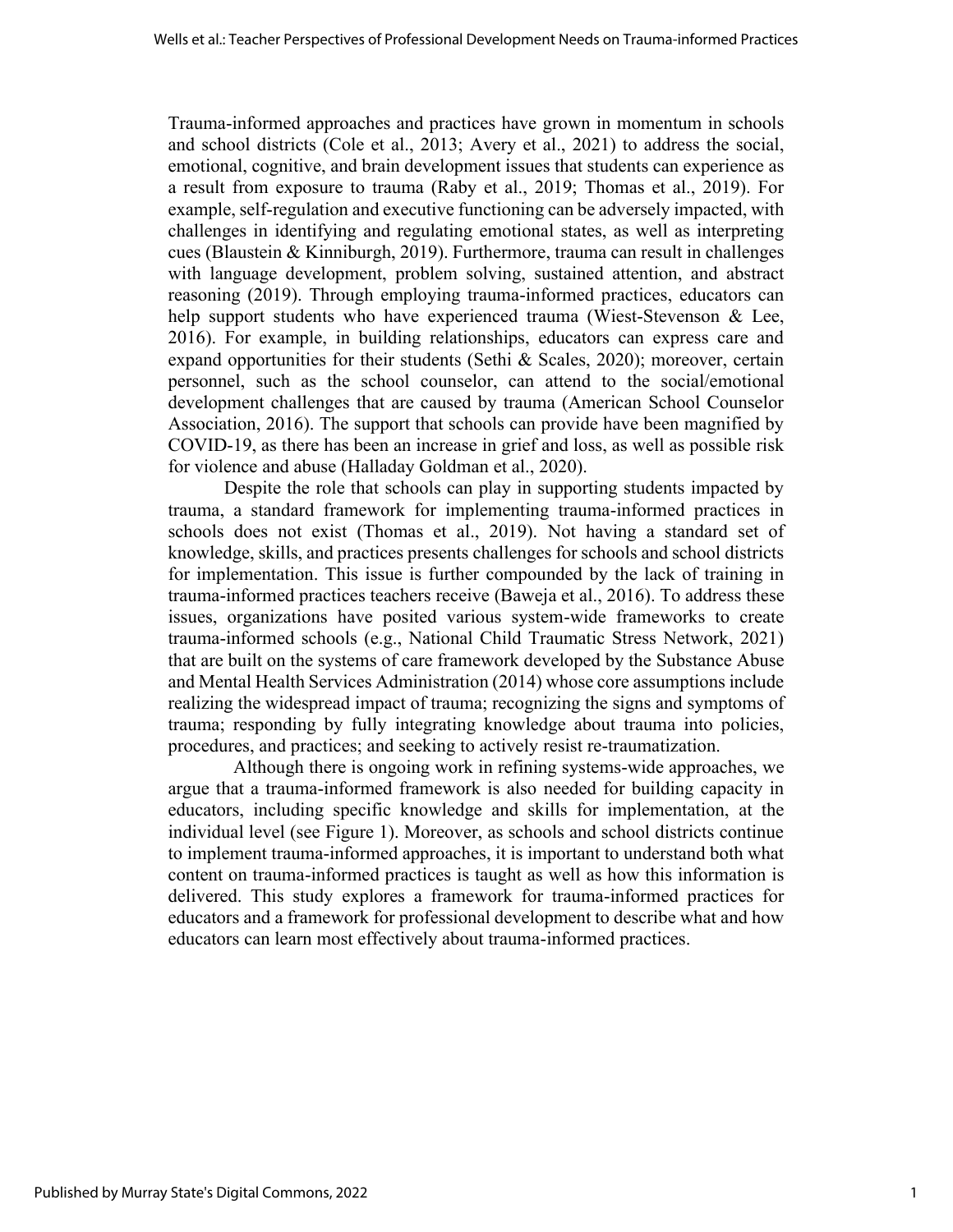### **Figure 1**

*Knowledge and Skills of the Culturally Responsive, Trauma-informed Educator Identity Framework*

- 1. Social, emotional, cognitive, and physical impacts of trauma
- 2. Trauma-informed classroom and school-wide practices
- 3. Culturally responsive practices
- 4. Student and adult social-emotional learning practices
- 5. Understanding of your own identity and values
- 6. Practicing self-care
- 7. Engaging in ongoing critical reflection about your role in schools and in school systems
- 8. Restorative justice discipline practices
- 9. Family and community partnerships

The *Culturally Responsive, Trauma-informed Educator Identity* framework (Wells et al., in press) integrates existing systems of care frameworks from the Substance Abuse and Mental Health Services Administration (2014) and the National Child Traumatic Stress Network (2021), as well as aspects of teacher identity, which is defined as a "concept or analytical tool [that] examines how individuals, inside social contexts, construct and continually reconstruct understandings of and for themselves as teachers" (Olsen, 2012, p. 1122). The *Culturally Responsive, Trauma-informed Educator Identity* framework was developed from a systematic review of literature on trauma-informed practices in the school setting, as well as from document analysis of the aforementioned systems-level frameworks.

The first two components of the *Culturally Responsive, Trauma-informed Educator Identity* framework are knowledge of social, emotional, cognitive, and physical impacts of trauma as well as knowledge of trauma-informed classroom and school-wide practices. These primary topics encapsulate the Substance Abuse and Mental Health Services Administration's (2014) assumptions and provide the foundation of understanding the impact of trauma and typical strategies that can be employed in the school setting. Moreover, a core aspect of our framework is culturally responsive practice, which includes a focus on student learning, cultural competence, and critical consciousness (Ladson-Billings, 2014). Integral is how cultural responsiveness affirms students' backgrounds and experiences, as well as engages their cultural funds of knowledge, to foster a safe, supportive, and inclusive environment.

Next, our framework includes social emotional learning (SEL), as SEL helps students develop healthy identities, regulate their emotions, and build supportive relationships (Collaborative for Academic, Social, and Emotional Learning [CASEL], 2022). SEL can be taught as standalone lessons as well as embedded into the curriculum. In addition to student SEL practices, strategies must address adult SEL, which Woolf (n.d.) defines as the "process of helping educators build their expertise and skills to lead social and emotional learning initiatives" (para. 5). Adult SEL also includes self-care, another component of the *Culturally Responsive, Trauma-informed Educator Identity* framework, because educators can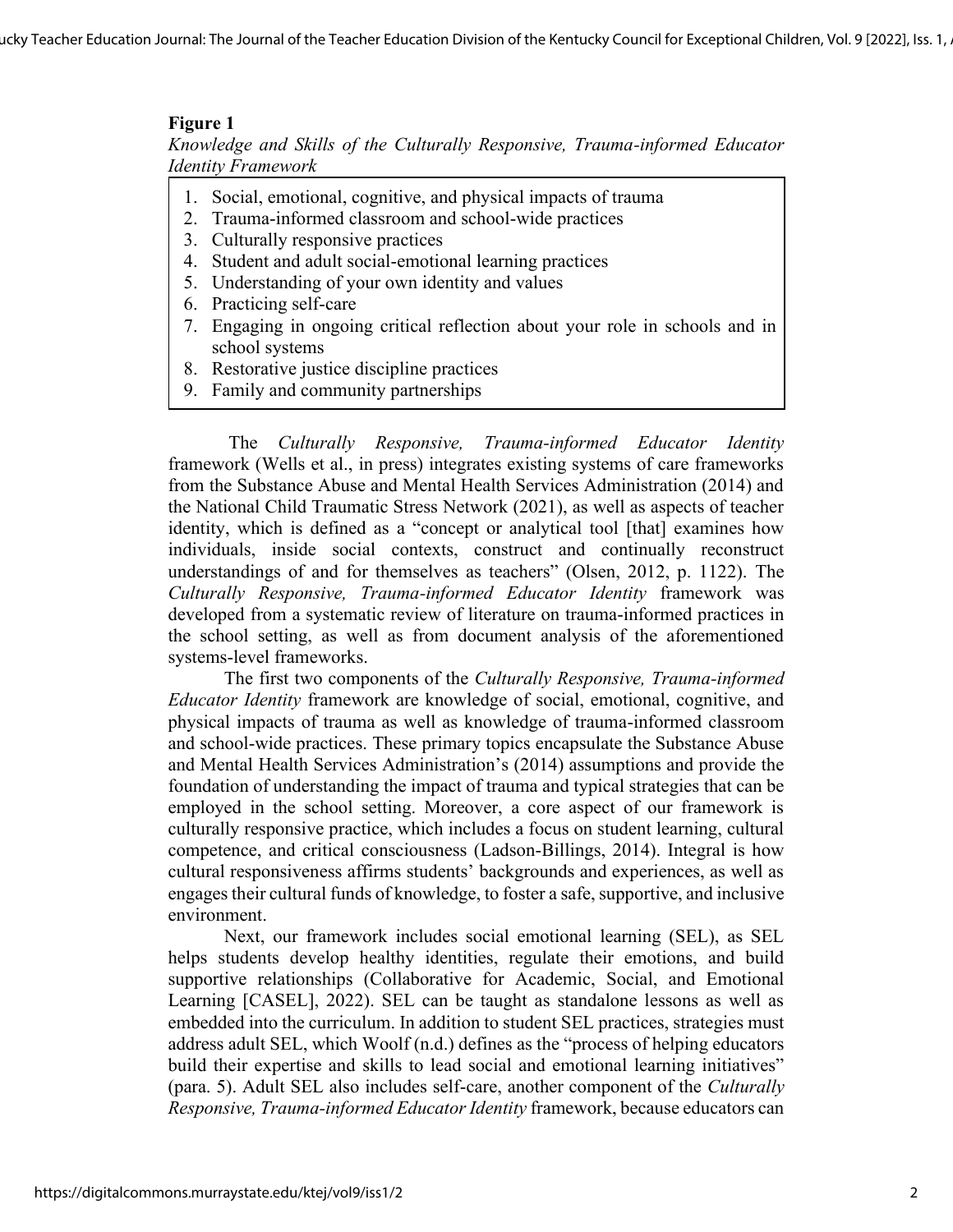be indirectly exposed to the trauma of students, families, and colleagues, placing them at risk for secondary traumatic stress or vicarious trauma (Hydon et al., 2015; Lawson et al., 2019); self-care practices help promote educator health and wellbeing (Thomas et al., 2019).

Moreover, a critical component of working with students exposed to trauma is reflecting on one's practice, as reflection promotes introspection into our own identity and values, and this introspection informs our responses to students and colleagues (National Child Traumatic Stress Network, Justice Consortium, Schools Committee, & Culture Consortium, 2017). Furthermore, introspection includes a reflection on social problems, recognizing that assumptions of social problems have ethical and practical consequences (D'Cruz et al., 2007).

Finally, the *Culturally Responsive, Trauma-informed Educator Identity* framework also integrates the National Child Traumatic Stress Network's (2021) components of school discipline and family and community partnerships at the individual educator level. Educators benefit from learning and implementing restorative justice approaches to discipline (Pavelka, 2013; Sedillo-Hamann, 2022), as well as building effective relationships with families and community partners (Smylie et al., 2020).

## *Professional Development Framework*

Darling-Hammond et al. (2017) discuss an effective professional development framework and identify seven essential characteristics, including the following:

- 1. Is content focused,
- 2. Incorporates active learning utilizing adult learning theory,
- 3. Supports collaboration, typically in job-embedded contexts,
- 4. Uses models and modeling of effective practice,
- 5. Provides coaching and expert support,
- 6. Offers opportunities for feedback and reflection, and
- 7. Is of sustained duration. (p. 4)

Content focus refers to the professional development being job-embedded, situated in the specific district, school, or classroom contexts, as well as aligned with school and/or district priorities. Active learning supports "modeling the sought-after practices and constructing opportunities for teachers to analyze, try out, and reflect on the new strategies" (p. 7). Collaboration in professional development includes one-on-one, small group, and school-wide interactions, as well as working with professionals outside the school. Models and modeling of effective practice refer to showing educators examples of practices to help them establish a baseline vision of what works, such as demonstration lessons, case studies, or peer observations. Coaching and expert support come from experts, including educators themselves, who can "play this critical role by employing the types of professional learning strategies…such as modeling strong instructional practices or supporting group discussion and collaborative analysis" (p. 12). This support can also be in the form of one-on-one support in a teacher's classroom. Feedback and reflection are distinct practices where educators often "share both positive and constructive reactions to authentic instances of teacher practice" (p.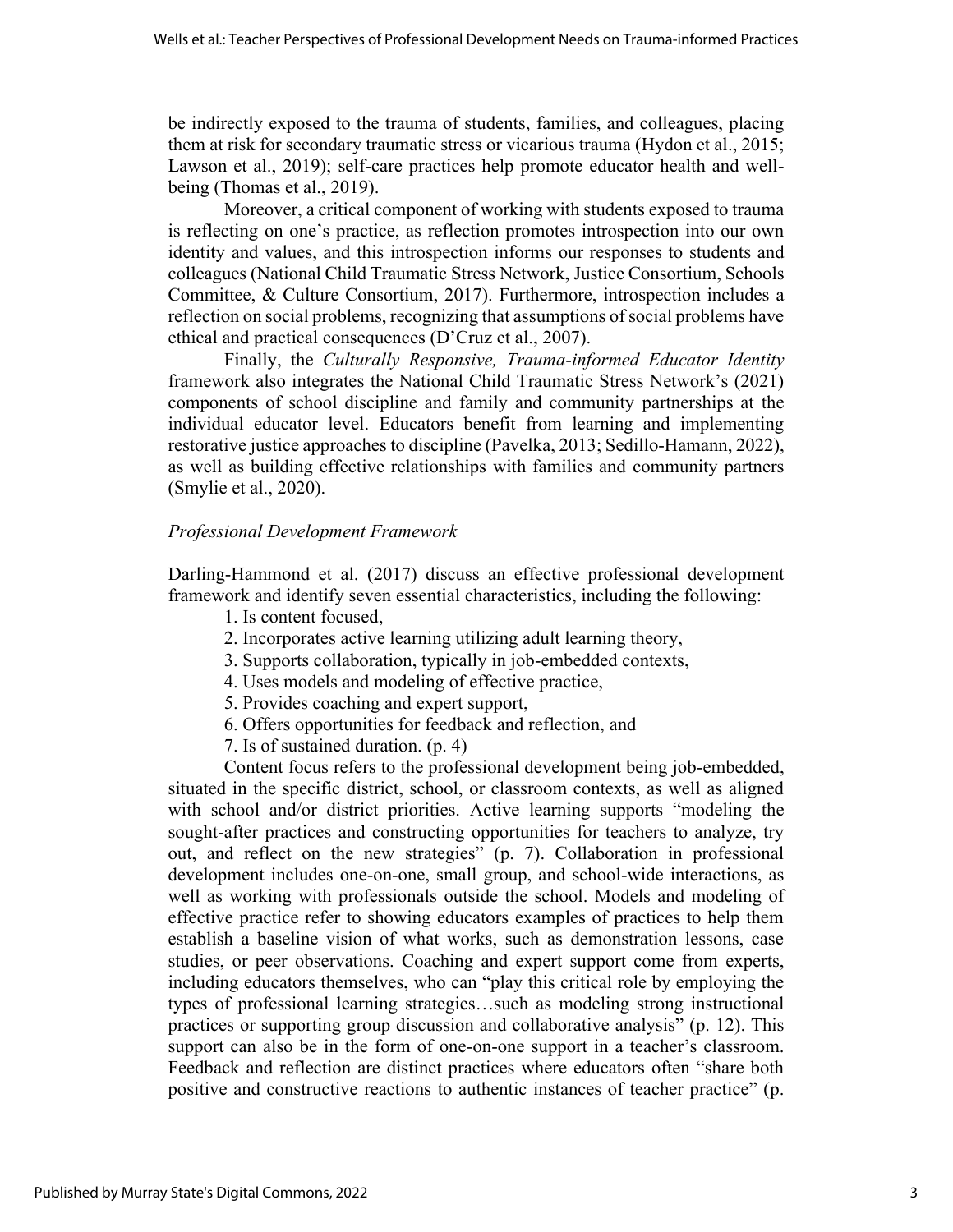15). Lastly, sustained duration in professional development requires meaningful time and quality for learning that goes beyond one-time, episodic, or fragmented approaches. Together, these frameworks for trauma-informed practices and effective professional development underpin the current study.

#### **Current Study**

The goal of this study was to examine teacher perceptions and knowledge of learning and implementing trauma-informed practices. Data on teacher perspectives will help schools and school districts better understand the needs of teachers to provide tailored support and professional development. The following research question is addressed in this study: What best facilitates teachers' growth in learning and implementing the practices outlined in the *Culturally Responsive, Trauma-informed Educator Identity* framework?

A cross-sectional survey design (Creswell & Guetterman, 2019) was employed for data collection. Closed- and open-ended questionnaire items garnered perceptions of what is needed to support participants' professional growth and development in trauma-informed practices.

#### **Method**

#### **Measure**

Participants completed the *Teacher Perceptions and Knowledge of Trauma-Informed Practices* questionnaire designed for this study that was adapted from Wells et al.'s (in press) survey. The questionnaire includes nine rating scale items, 18 open-ended response items, and nine demographic items that contextualized participant perceptions and knowledge of trauma-informed practices. The nine rating scale items asked participants to rate the components of the *Culturally Responsive, Trauma-informed Educator Identity* framework. The 18 open-ended response items include nine items that asked, "What would best help to facilitate your growth in each of the following areas?" and nine items that asked, "Within each area, what is the most important component for educators to know for implementation?" For both questions, areas refer to the components of the *Culturally Responsive, Trauma-informed Educator Identity* framework.

Lastly, demographic items included work setting, years of experience, grade level, race/ethnicity, and gender. Work setting was defined by teachers' place of work, which included two categories: location (rural, suburban, or urban) and type (public, charter, private). Years of experience as a teacher was an open-ended response. Grade level categories were defined by where teachers worked: Early Childhood, Elementary School, K - 8th grade, Middle School/Junior High, High School, and All grades/K-12. Race was categorized as American Indian/Alaska Native, Asian, Black/African American, Native Hawaiian/Other Pacific Islander, White, Two or More Races, Other, or Prefer Not to Say. Ethnicity asked whether participants identified as Hispanic, Latino, or of Spanish origin. Lastly, gender was categorized as Female, Male, Prefer to Self-describe, or Prefer Not to Say.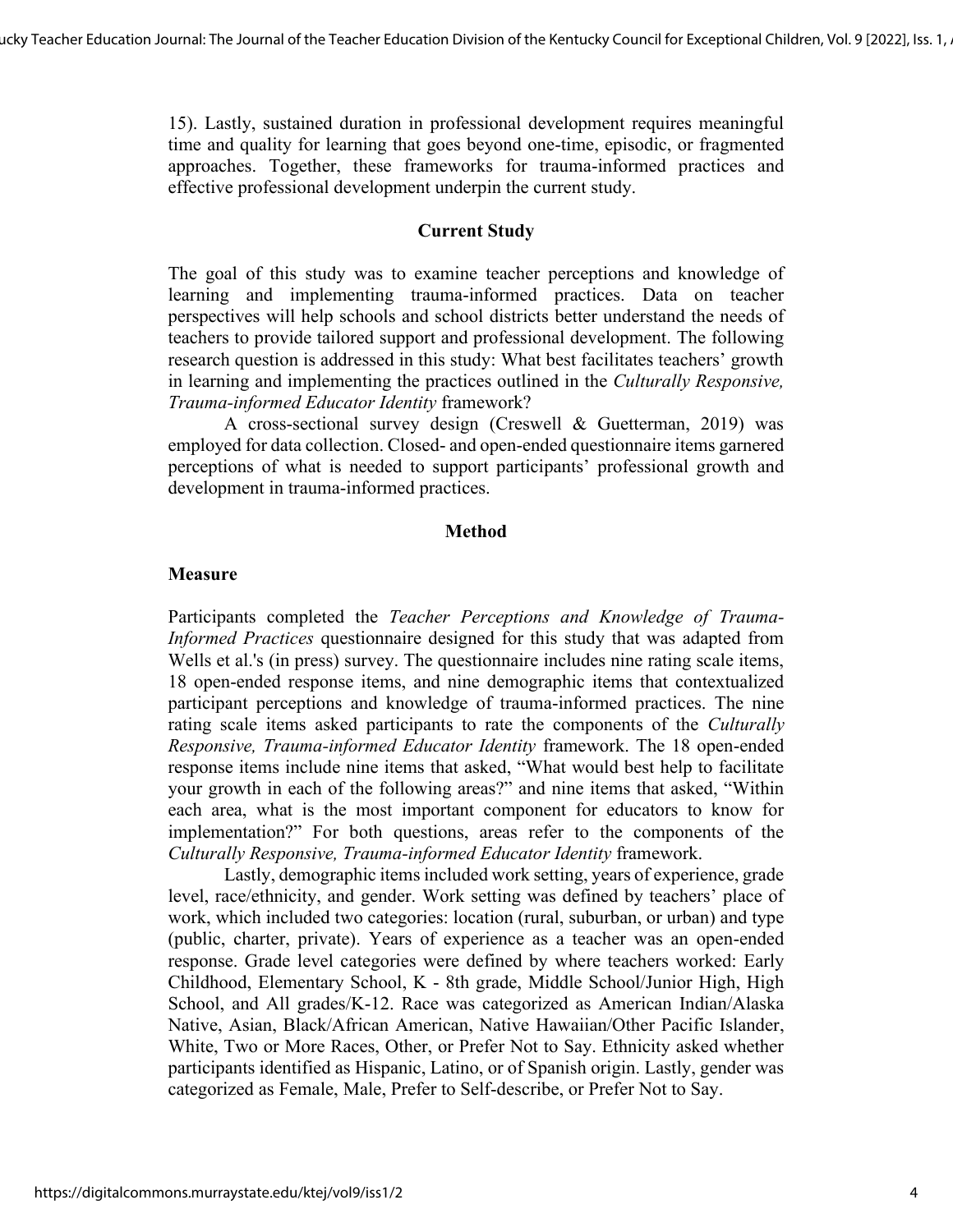## **Recruitment and Procedure**

This study received approval from the university's Institutional Review Board of the principal investigator (IRB#927). The university is a private institution located in an urban city in the South that offers both undergraduate and graduate degrees in education. We recruited participants from in-service teachers currently enrolled in a master's program in teacher leadership and trauma-informed practices at the principal investigator's home institution. To be eligible, participants must have been enrolled in one of two master's level courses in trauma-informed practices offered during the summer of 2021 at the time of taking the questionnaire. To recruit participants, we emailed all students enrolled in both summer courses. Email invitations included a description of the study and informed consent. Data were collected online via Qualtrics from June 2021 to July 2021. Participants were not compensated and could withdraw from the questionnaire at any time.

## **Data Analysis**

Data were analyzed in Microsoft Excel. Descriptive statistics were calculated for rating scale and demographic items. For open-ended data, content analysis (Krippendorff, 2018) was employed to code and analyze open-ended response items. To organize the open-ended data analysis process, we followed processes in Creswell and Guetterman (2019). First, we read each response to gain familiarity. Second, we divided the text into segments and labeled them with codes. Finally, we collapsed codes into categories and then themes. To improve validity, each researcher analyzed open-ended data separately before coming to a consensus on final categories.

#### **Participants**

There were 15 total participants out of 77 students enrolled in the two summer courses for a response rate of 19.5%. See Table 1 for participants' demographic characteristics.

## **Table 1**

|  | Demographic Characteristics of Participants |  |
|--|---------------------------------------------|--|
|--|---------------------------------------------|--|

| Characteristic                                           | n  | $\frac{0}{0}$ |
|----------------------------------------------------------|----|---------------|
| Cohort A (completing final course in master's program) 9 |    | 60            |
| Cohort B (starting first course in master's program)     | 6  | 40            |
| Gender<br>Female                                         | 14 | 93            |
| Male                                                     |    |               |
| Race<br>White/Caucasian                                  | 15 | 100           |
| Ethnicity                                                |    |               |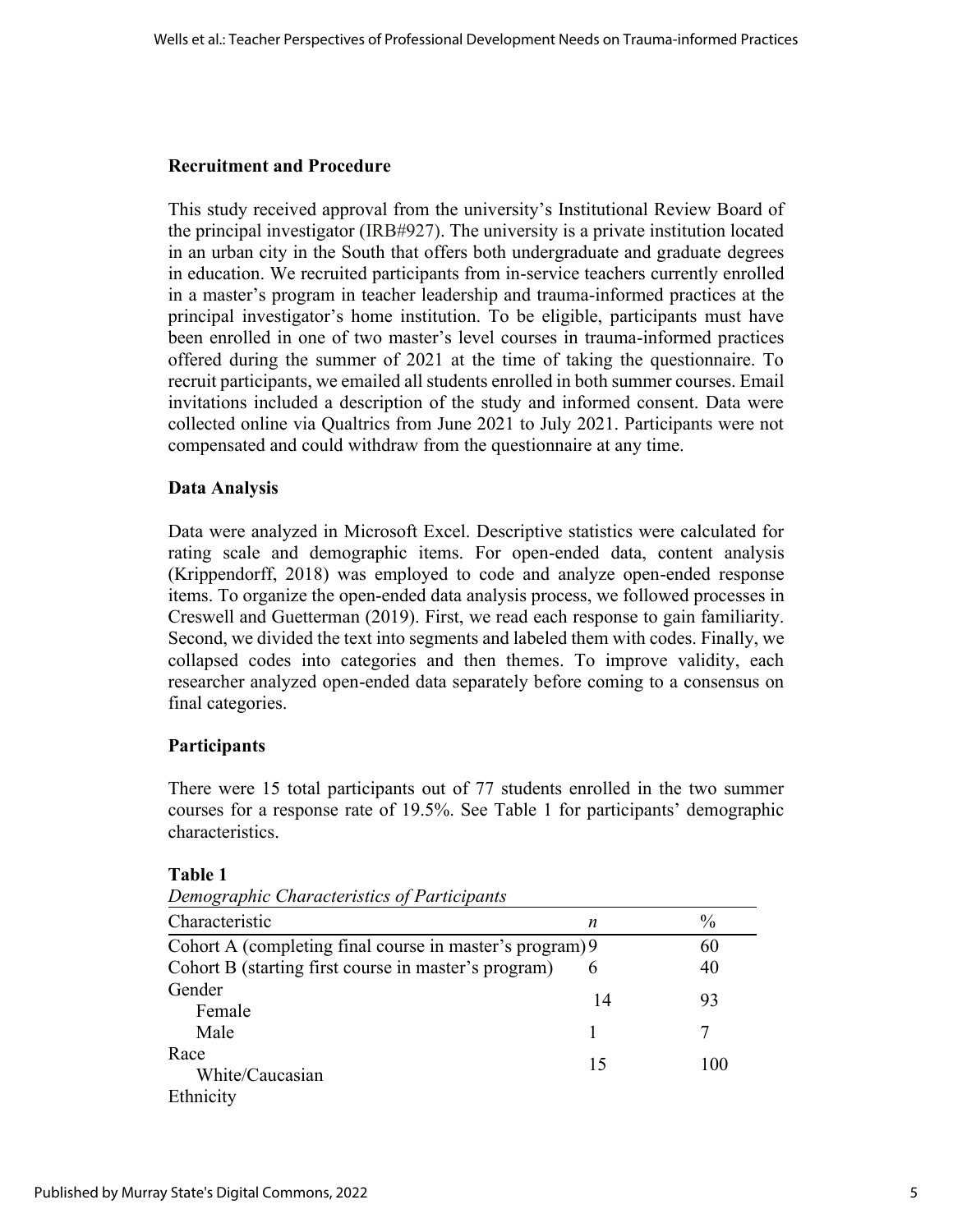| Hispanic/Latino                    |                             |    |
|------------------------------------|-----------------------------|----|
| Community setting                  |                             |    |
| Urban                              | 9                           | 60 |
| Suburban                           | 3                           | 20 |
| Rural                              | 2                           | 13 |
| School type                        |                             |    |
| Public                             | 12                          | 80 |
| Private                            | $\mathcal{D}_{\mathcal{L}}$ | 13 |
| Charter                            |                             | 7  |
| Employment location                |                             |    |
| Elementary school                  | 8                           | 53 |
| Middle school/junior high          | 3                           | 20 |
| Combined middle school/high school |                             | 13 |
| High school                        |                             | 7  |
| K - 8th grade                      |                             |    |

*Note*. Participants' average years of teaching experience was 7.6 ( $n = 11$ ).

## **Results**

#### **Quantitative**

Participants rated the importance of each component of the *Culturally Responsive, Trauma-informed Educator Identity* framework*.* All components were rated as important to varying degrees (see Table 2).

#### **Table 2**

*Rating of the Culturally Responsive, Trauma-informed Educator Identity Framework*

| Component                                                                                       | M    | SD   |
|-------------------------------------------------------------------------------------------------|------|------|
| Knowledge of social, emotional, cognitive, and<br>physical impacts of trauma                    | 4.73 | 0.46 |
| Trauma-informed classroom and<br>school-wide<br>practices or initiatives                        | 4.87 | 0.35 |
| Culturally responsive and sustaining practices                                                  | 4.73 | 0.46 |
| Student and adult social emotional learning practices                                           | 4.73 | 0.46 |
| Understanding your own identity and values                                                      | 4.73 | 0.59 |
| Practicing self-care                                                                            | 4.53 | 0.64 |
| Engaging in ongoing critical reflection about your<br>role in your school and in school systems | 4.6  | 0.51 |
| Restorative justice discipline practices                                                        | 4.6  | 0.51 |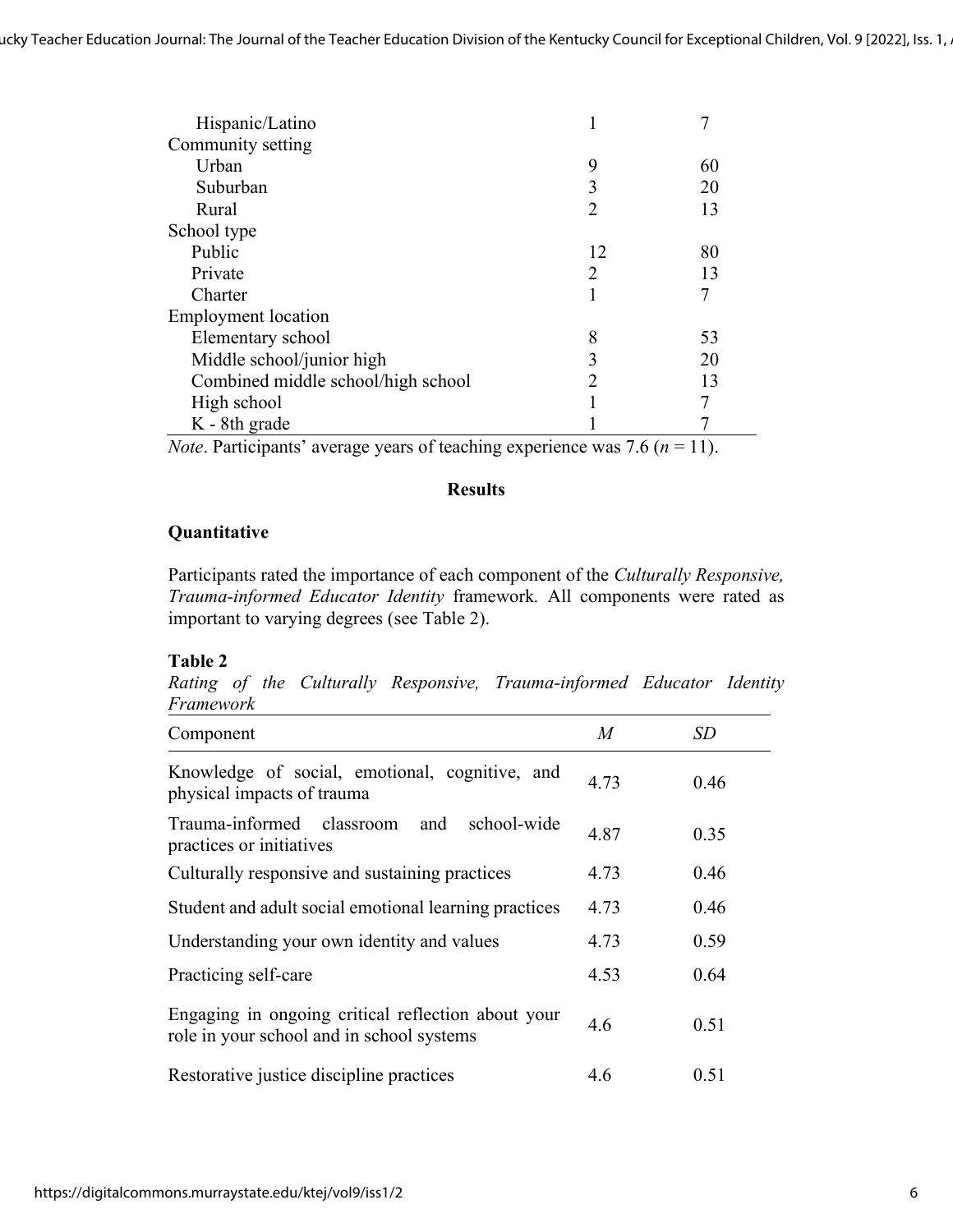| Family and community partnerships |  | 0.74 |
|-----------------------------------|--|------|
|-----------------------------------|--|------|

*Note.* Participants rated components on a Likert scale  $(1 = not at all important to 5)$ = extremely important).

#### **Qualitative**

Analysis of participants' open-ended responses ("What would best help to facilitate your growth in each of the following areas?" and "Within each area, what is the most important component for educators to know for implementation?") resulted in three overarching categories: (1) ongoing professional development, (2) developing a plan with effective practices, and (3) reflection and collaboration.

*Ongoing professional development*. Across both cohorts, participants noted that additional training is needed for development and growth in the components of trauma-informed practices. Types of suggested activities varied, including book or case studies, hearing from experts, and more specialized training. For example, under *trauma-informed classroom and school-wide practices or initiatives*, where seven participants indicated ongoing professional development, one participant recommended "talks with experts (in-person, videos, Ted Talks)" and two others wanted a book or case study. Under *knowledge of social, emotional, cognitive, and physical impacts of trauma*, where ten participants indicated ongoing professional development, one who suggested "a book study, such as *Help for Billy*," whereas another wanted "additional professional trainings on neuroscience." Lastly, under *culturally responsive and sustaining practices*, where six participants indicated ongoing professional development, one participant suggested case studies, so that school staff could see "examples of schools who are thriving in this department [with] videos of what they've done."

*Developing a plan with effective practices*. Salient across all components of the *Culturally Responsive, Trauma-informed Educator Identity* framework was participants' recommendation of developing a plan for implementation. However, participants' ideas of which practices to highlight varied. For example, under *student and adult social emotional learning practices*, where five participants described a plan with practices, one participant recommended a plan that included "setting time aside in class to practice with students." Under *practicing self-care,*  where nine participants described creating a plan, five of those mentioned they need time, such as one who stated they need "time and opportunity to practice specific strategies." Under *restorative justice discipline practices*, where six mentioned a plan with practices, one participant noted a practice of "building relationships with the students," while another described a practice of "teaching the class how restorative justice discipline practices will be part of classroom culture." Lastly, under *family and community partnerships*, where eight participants noted a plan with practices, one participant described a practice of holding "workshops for parents and others within the community," and another described a "plan for family and community activities and incorporat[ing] them into unit planning for authentic partnerships."

*Reflection and collaboration*. This category highlights participants' need for reflection and collaboration with stakeholders to implement trauma-informed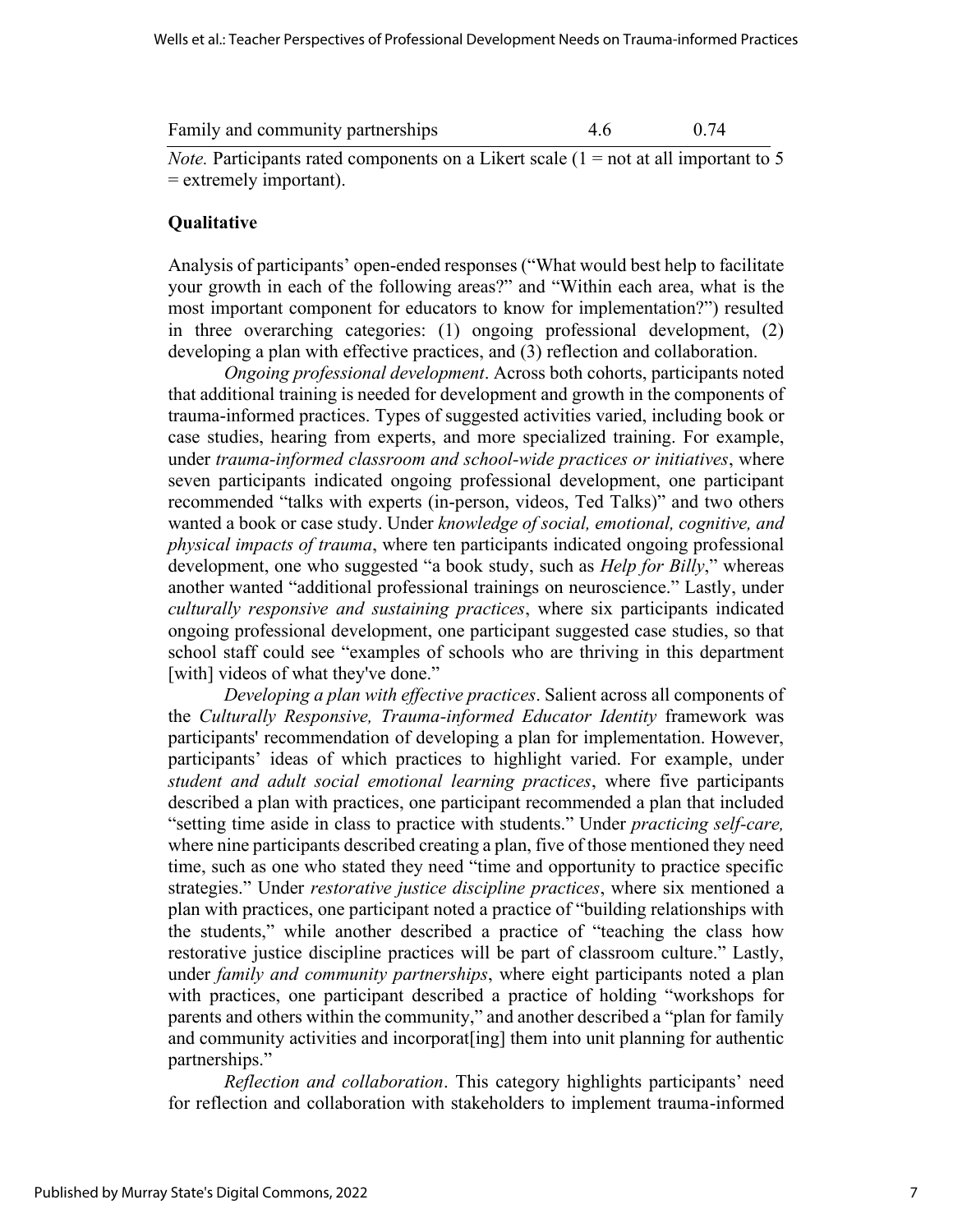practices. Under *understanding of your own identity and values*, where eight participants described reflection, three participants noted that prompts/guided reflections would be helpful, as well as another participant who suggested "meeting with a partner and sharing reflections in a safe environment." Furthermore, under *engaging in ongoing critical reflection about your role in school and in school systems*, to facilitate reflection and collaboration, participants recommended to "join or create a 'critical friend' group of colleagues who can discuss issues within a context of professional/personal development," a second offered "an understanding of my place and the direction of the district, along with that they are willing to do to support progress," and three others described having a coach/mentor.

#### **Limitations**

As this study was limited to one university in an urban Southern city, the sample does not represent the broader teacher population in the United States. Moreover, the small sample size and characteristics of our sample further reduce the study's generalizability. Specifically, participants identified primarily as white females, and the average years of teaching experience was 7.6 years. Our participants are considered veteran teachers who have pursued a graduate degree to further their knowledge and skills; therefore, their professional development needs may not reflect the needs of the majority of the teaching force. To improve the validity of and extend our findings, replicating this study in larger schools or school districts where trauma-informed practices are already in place could help refine teachers' ongoing needs to improve learning and implementation.

#### **Discussion**

Participants described the need for ongoing professional development, developing a plan with effective practices, and reflection and collaboration as key levers for improving their knowledge and skills for implementing trauma-informed practices. Effective professional development, as described by Darling-Hammond et al. (2017), consists of several characteristics that align with participants' responses. The request for ongoing professional development is consistent with the need for professional development to be of sustained duration. Darling-Hammond et al. (2017) note that there is not a specific time or number of sessions to reach but rather that there be a focus on providing many opportunities for educators to engage in learning on particular concepts or practices. Within this ongoing learning, participants recommended different strategies that also are consistent with Darling-Hammond et al., including "uses models and modeling of effective practice" (e.g., a book study, such as *Help for Billy*; examples of schools who are thriving in this department) and "provides coaching and expert support" (e.g., talks with experts: in-person, videos, Ted Talks).

The prevalence of participants' desire for reflection and collaboration further reinforces characteristics of effective professional development, including "offers opportunities for feedback and reflection" and "supports collaboration,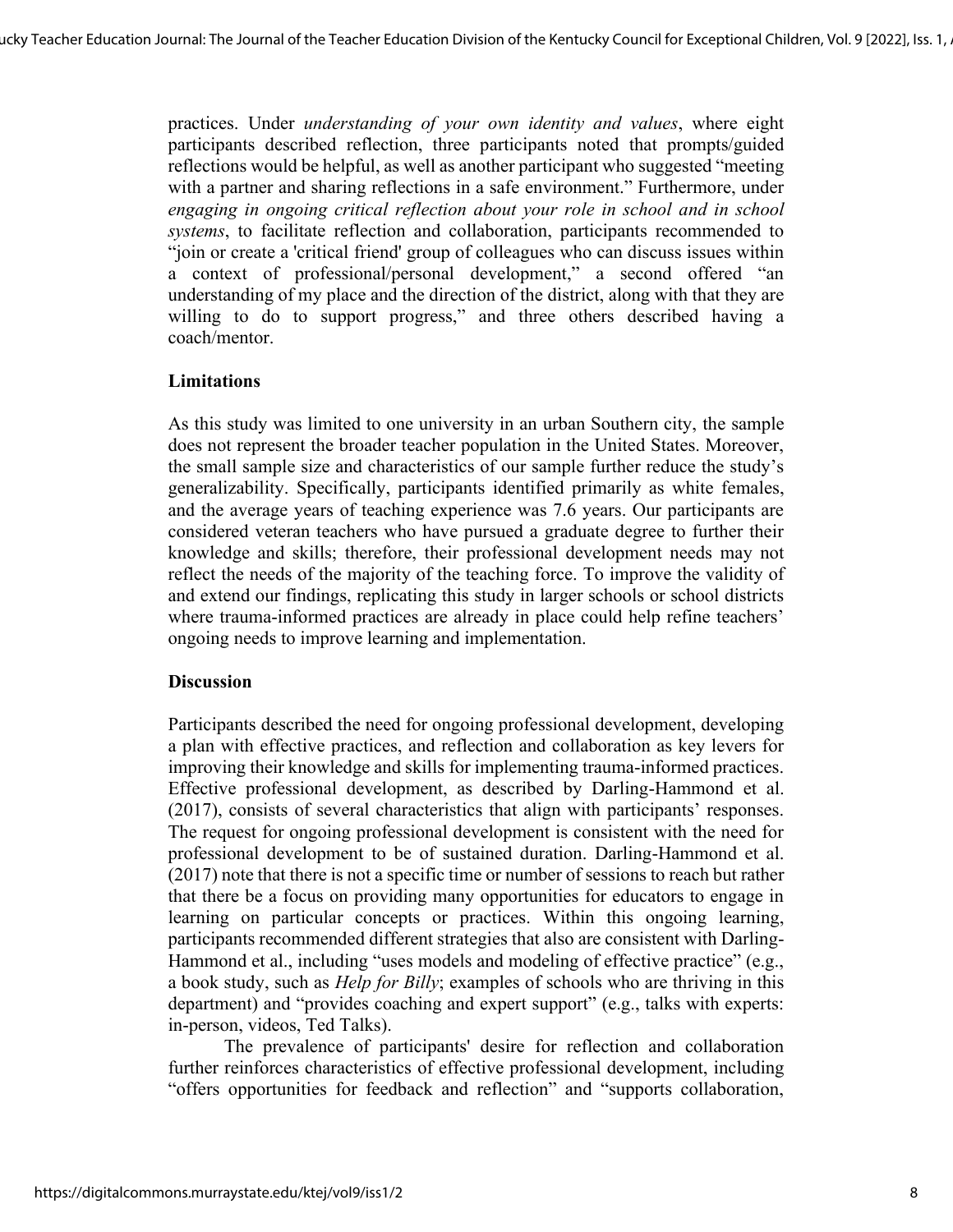typically in job-embedded contexts." Participants described how it would be beneficial to engage in guided reflection activities, as well as being able to collaborate with others, including peers, mentors, or coaches, in working through challenging topics.

Lastly, participants outlined the need for developing an action plan with effective practices to facilitate implementation, which highlight the need for professional development to be "content focused" and "incorporates active learning." Content focused ensures that an action plan is situated in the specific context of district, school, or classroom, as well as aligned with school and/or district priorities, whereas active learning includes opportunities for educators to analyze, try out, and reflect on those sought-after, effective practices within the plan.

## **Implications for Practice**

Schools and school districts would benefit from ensuring that their professional development aligns with the seven characteristics outlined by Darling-Hammond et al. (2017). Participants in this study, who were all in-service teachers, described these characteristics as ways to meaningfully continue learning and implementing trauma-informed practices. Darling-Hammond et al.'s framework could be employed in the design process of new professional development, as well as in the evaluation process of existing training. Similarly, schools and school districts would benefit from employing the *Culturally Responsive, Trauma-informed Educator Identity* framework to design and evaluate their professional development on trauma-informed practices. This framework provides a comprehensive set of topics in trauma-informed practices for individual educator development.

Despite the potential utility of these frameworks, barriers to implementation may exist. For example, schools and school districts may not have experts in trauma-informed practices available among their staff. Subsequently, they may need to rely on outside experts to train employees, presenting a potential financial challenge. Additionally, there may be a lack of interest or buy-in from current staff on the usefulness or applicability of trauma-informed practices in their context. School leaders may need to focus first on increasing staff's awareness of the impacts of trauma (Substance Abuse and Mental Health Services Administration, 2014), particularly within the local community, to build consensus on the value of trauma-informed practices in their schools.

Finally, future directions of this research include defining key standards or learning objectives within each component of the *Culturally Responsive, Traumainformed Educator Identity* framework for ongoing implementation tracking and evaluation. For example, researchers could investigate how the framework applies in different school contexts (e.g., elementary, middle, or high school) to determine whether certain components are more applicable depending on grade level. This type of exploration could also help illuminate more specific strategies, policies, and practices that are most relevant based on grade level. For example, if there is an initiative to dedicate time within the school day to provide SEL lessons, morning meetings could be better suited for elementary students, while an advisory period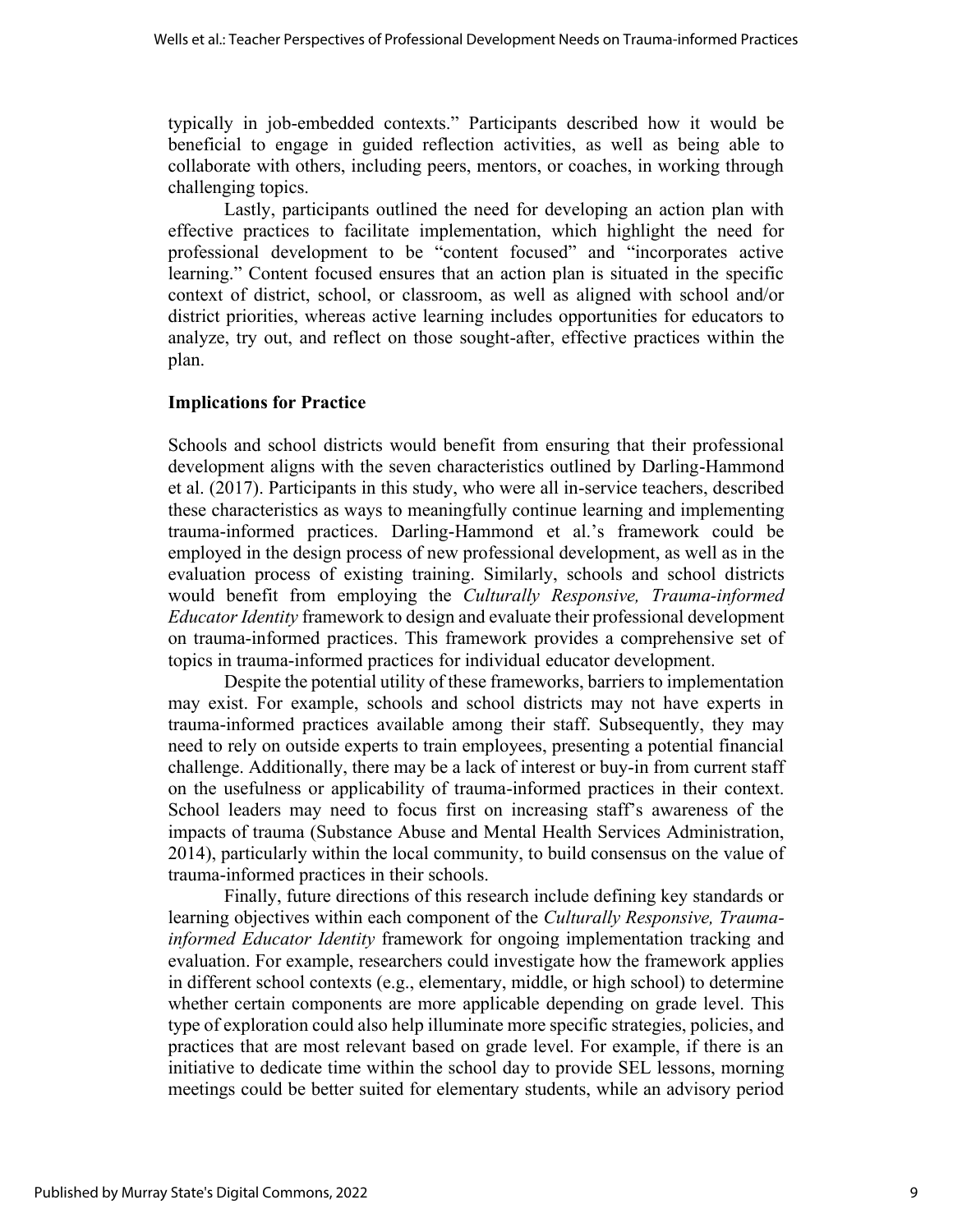is best for secondary students. Expounding on each component of the framework based on grade level would further help schools and school districts to refine the training in trauma-informed practices they provide.

**References**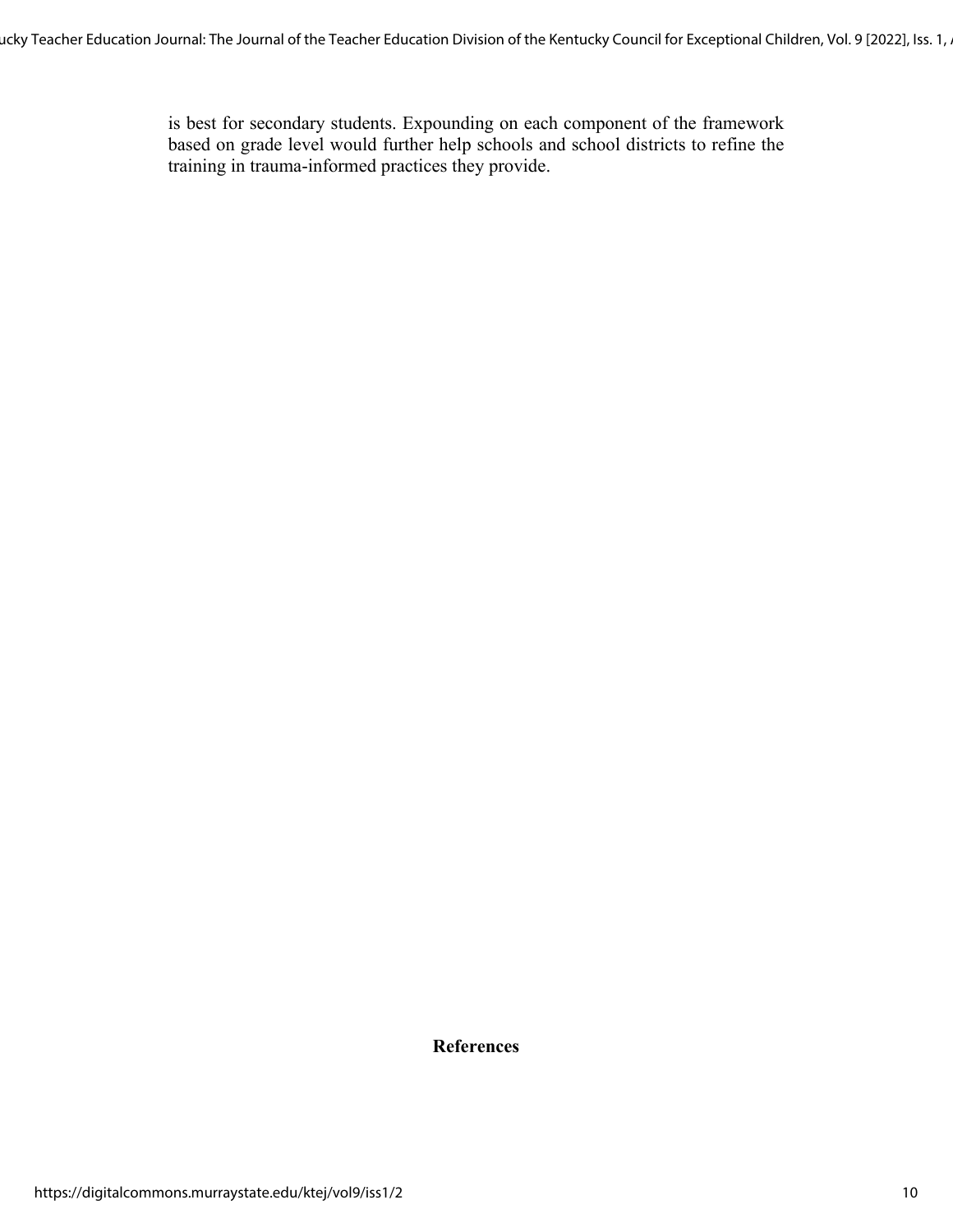- American School Counselor Association. (2016). The school counselor and trauma-informed practice. *ASCA Position Statements*. [https://www.schoolcounselor.org/Standards-Positions/Position-](https://www.schoolcounselor.org/Standards-Positions/Position-Statements/ASCA-Position-Statements/The-School-Counselor-and-Trauma-Informed-Practice)[Statements/ASCA-Position-Statements/The-School-Counselor-and-](https://www.schoolcounselor.org/Standards-Positions/Position-Statements/ASCA-Position-Statements/The-School-Counselor-and-Trauma-Informed-Practice)[Trauma-Informed-Practice](https://www.schoolcounselor.org/Standards-Positions/Position-Statements/ASCA-Position-Statements/The-School-Counselor-and-Trauma-Informed-Practice)
- Avery, J. C., Morris, H., Galvin, E., Misso, M., Savaglio, M., & Skouteris, H. (2021). Systematic review of school-wide trauma-informed approaches. *Journal of Child & Adolescent Trauma, 14*(3), 381–397. <https://doi.org/10.1007/s40653-020-00326-w>
- Baweja, S., Santiago, C. D., Vona, P., Pears, G., Langley, A., Kataoka, S. (2016). Improving implementation of a school-based program for traumatized students: Identifying factors that promote teacher support and collaboration. *School Mental Health, 8*(1), 120-131. <https://doi.org/10.1007/s12310-015-9170-z>
- Blaustein, M. E. & Kinniburgh, K. M. (2019). *Treating traumatic stress in children and adolescents: How to foster resilience through attachment, self-regulation, and competency* (2nd ed.). Guilford Press.
- Cole, S. F., Eisner, A., Gregory, M., & Ristuccia, J. (2013). *Helping traumatized children learn: Creating and advocating for trauma sensitive schools*. Boston: Massachusetts Advocates for Children.
- Collaborative for Academic, Social, and Emotional Learning. (2022). *Fundamentals of SEL*. <https://casel.org/fundamentals-of-sel/>
- Creswell, J. W., & Guetterman, T. C. (2019). *Educational research: Planning, conducting, and evaluating quantitative and qualitative research* (6th ed.). Pearson.
- Darling-Hammond, L., Hyler, M. E., Gardner, M. (2017). *Effective Teacher Professional Development*. Palo Alto, CA: Learning Policy Institute.
- D'Cruz, H., Gillingham, P., & Melendez, S. (2007). Reflexivity, its meanings and relevance for social work: A critical review of the literature. *The British Journal of Social Work, 37*(1), 73-90. [https://doi:10.1093/bjsw/bcl001](about:blank)
- Halladay Goldman, J., Danna, L., Maze, J. W., Pickens, I. B., and Ake III, G. S. (2020). *Trauma Informed School Strategies during COVID-19*. National Center for Child Traumatic Stress.
- Hydon, S., Wong, M., Langley, A. K., Stein, B. D., & Kataoka, S. H. (2015). Preventing secondary traumatic stress in educators. *Child and Adolescent*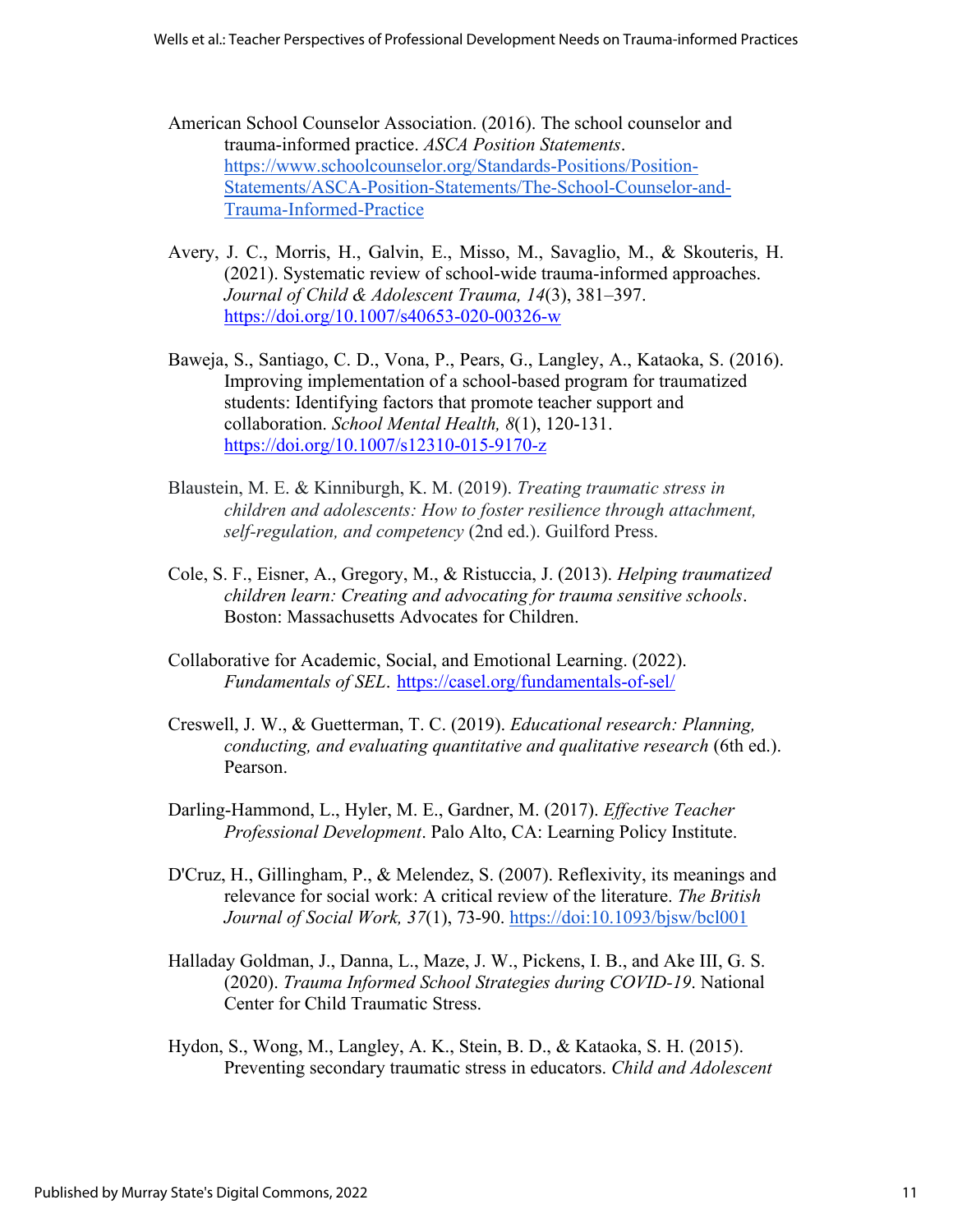*Psychiatric Clinics of North America, 24*(2), 319–333. <https://doi.org/10.1016/j.chc.2014.11.003>

- Krippendorff, K. (2018). *Content analysis: an introduction to its methodology* (4th ed.). Sage.
- Ladson-Billings, G. (2014). Culturally relevant pedagogy 2.0: a.k.a. the remix. *Harvard Educational Review, 84*(1), 74-84. <https://doi.org/10.17763/haer.84.1.p2rj131485484751>
- Lawson, H. A., Caringi, J. C., Gottfried, R., Bride, B. E., & Hydon, S. P. (2019). Educators' secondary traumatic stress, children's trauma, and the need for trauma literacy. *Harvard Educational Review, 89*(3), 421–447. <https://doi.org/10.17763/1943-5045-89.3.421>
- National Child Traumatic Stress Network. (2021). *Trauma-informed schools for children in K-12: a system framework*. [https://www.nctsn.org/resources/trauma-informed-schools-children-k-12](https://www.nctsn.org/resources/trauma-informed-schools-children-k-12-%09system-framework) [system-framework](https://www.nctsn.org/resources/trauma-informed-schools-children-k-12-%09system-framework)
- National Child Traumatic Stress Network, Justice Consortium, Schools Committee, and Culture Consortium. (2017). *Addressing Race and Trauma in the Classroom: A Resource for Educators.* National Center for Child Traumatic Stress.
- Olsen, B. (2012). *Identity Theory, Teacher Education, and Diversity*. In J.Banks (Ed.) Encyclopedia of Diversity in Education. Sage.
- Pavelka, S. (2013). Practices and policies for implementing restorative justice within schools. *The Prevention Researcher, 20*(1), 15-17.
- Raby, K. L., Roisman, G. I., Labella, M. H., Martin, J., Fraley, R. C., & Simpson, J. A. (2019). The legacy of early abuse and neglect for social and academic competence from childhood to adulthood. *Child Development, 90*(5), 1684–1701.<https://doi.org/10.1111/cdev.13033>
- Sedillo-Hamann, D. (2022). Trauma-informed restorative justice practices in schools: An opportunity for school social workers. *Children & Schools,* 1- 9. <https://doi.org/10.1093/cs/cdac004>
- Sethi, J., & Scales, P. C. (2020). Developmental relationships and school success: how teachers, parents, and friends affect educational outcomes and what actions students say matter most. *Contemporary Educational Psychology, 63*, 1-18.<https://doi.org/10.1016/j.cedpsych.2020.101904>